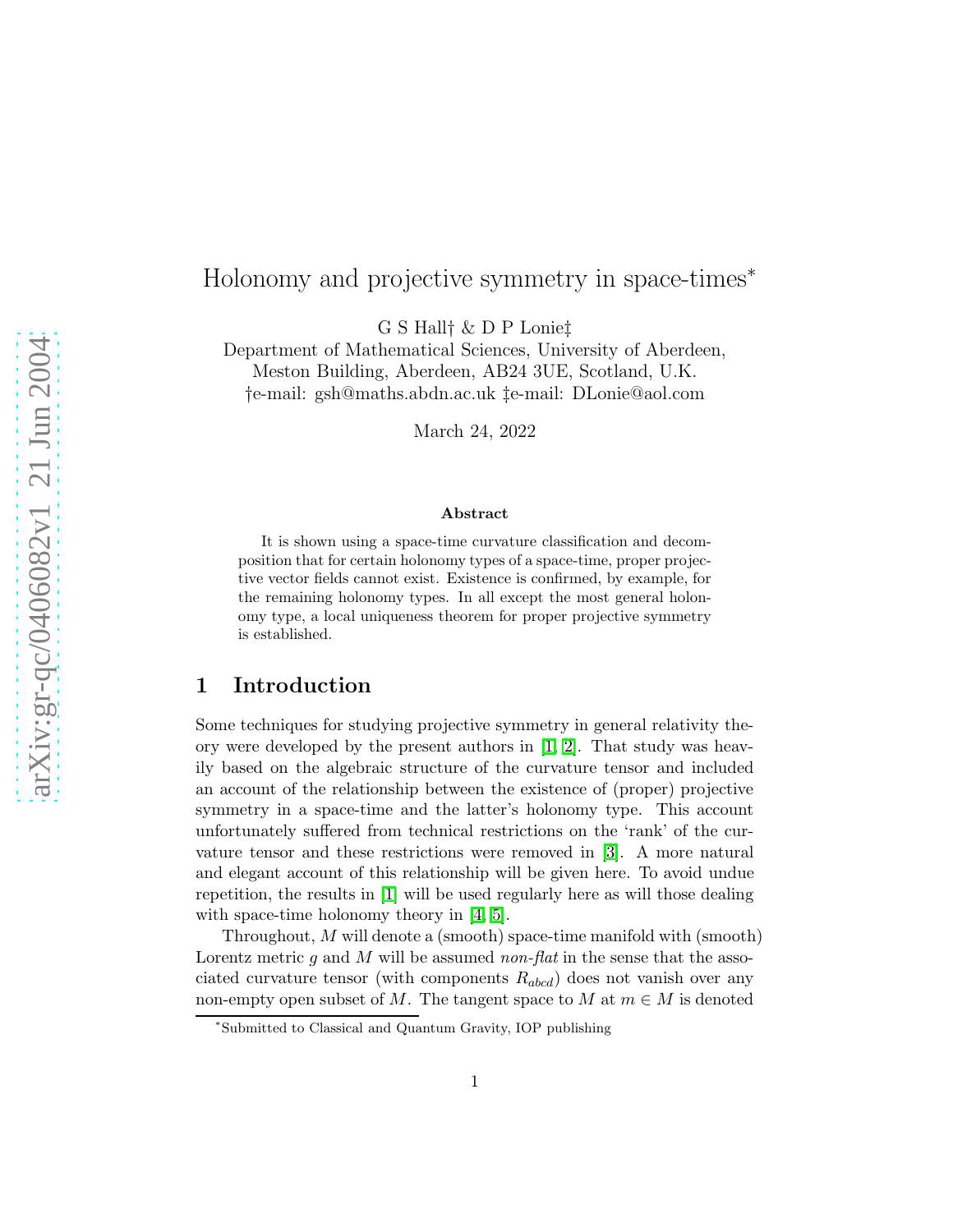by  $T_mM$  and a comma, a semi-colon and the symbol  $\mathcal L$  are used for a partial, a covariant and a Lie derivative respectively. A global smooth (in fact  $C^3$  is sufficient [\[1\]](#page-10-0)) vector field X on M is called *projective* if its associated local diffeomorphisms (flows) map geodesics into geodesics (not necessarily preserving the affine parameter). This is equivalent to the condition that, on decomposing the covariant derivative of  $X$  in any coordinate system in M into its symmetric and skew-symmetric parts as  $X_{a;b} = \frac{1}{2}h_{ab} + F_{ab}$  $(h_{ab} = h_{ba}, h = \mathcal{L}_{X} g, F_{ab} = -F_{ba}), h \text{ satisfies } [6, 7, 1]$  $(h_{ab} = h_{ba}, h = \mathcal{L}_{X} g, F_{ab} = -F_{ba}), h \text{ satisfies } [6, 7, 1]$  $(h_{ab} = h_{ba}, h = \mathcal{L}_{X} g, F_{ab} = -F_{ba}), h \text{ satisfies } [6, 7, 1]$  $(h_{ab} = h_{ba}, h = \mathcal{L}_{X} g, F_{ab} = -F_{ba}), h \text{ satisfies } [6, 7, 1]$ 

$$
h_{ab;c} = 2g_{ab}\psi_c + g_{ac}\psi_b + g_{bc}\psi_a \tag{1}
$$

for some uniquely determined *closed* 1-form  $\psi$  (the *projective 1-form* of X) on M. If  $h_{abc} = 0$  on M (equivalently,  $\psi = 0$  on M [\[1\]](#page-10-0)), X is affine (and the associated local flows also preserve the affine parameter of the geodesics of  $M$ ) and, otherwise, X is proper projective. If X is projective and satisfies  $\psi_{a;b} = 0$  on M, X is called special projective.

### 2 Curvature decomposition

In this section a review is given of a convenient classification of the curvature tensor of M [\[8\]](#page-10-7). Let  $m \in M$  and consider the linear map f from the 6-dimensional vector space  $B(m)$  of bivectors at m into itself, given by  $f: F^{ab} \to R^{ab}_{cd}F^{cd}$ . The curvature tensor at m can be put into exactly one of the following five disjoint classes (and note that the class labelling differs from that in [\[1\]](#page-10-0)).

- Class A This is the most general class and the curvature will be said to be of this class if it is not one of the classes  $B, C, D$  or  $O$  below.
- **Class** B The curvature is said to be of class B if the range of  $f$  is 2dimensional and spanned by a timelike-spacelike pair of simple bivectors with orthogonal blades.
- **Class**  $C$  The curvature is said to be of class  $C$  if the range of  $f$  is 2- or 3-dimensional and if there exists  $k \in T_m M$ ,  $k \neq 0$ , such that each bivector F in this range satisfies  $F_{ab}k^b = 0$ .
- **Class** D The curvature is said to be of class D if the range of f is 1dimensional.
- **Class**  $O$  The curvature is said to be of class  $O$  if it vanishes at  $m$ .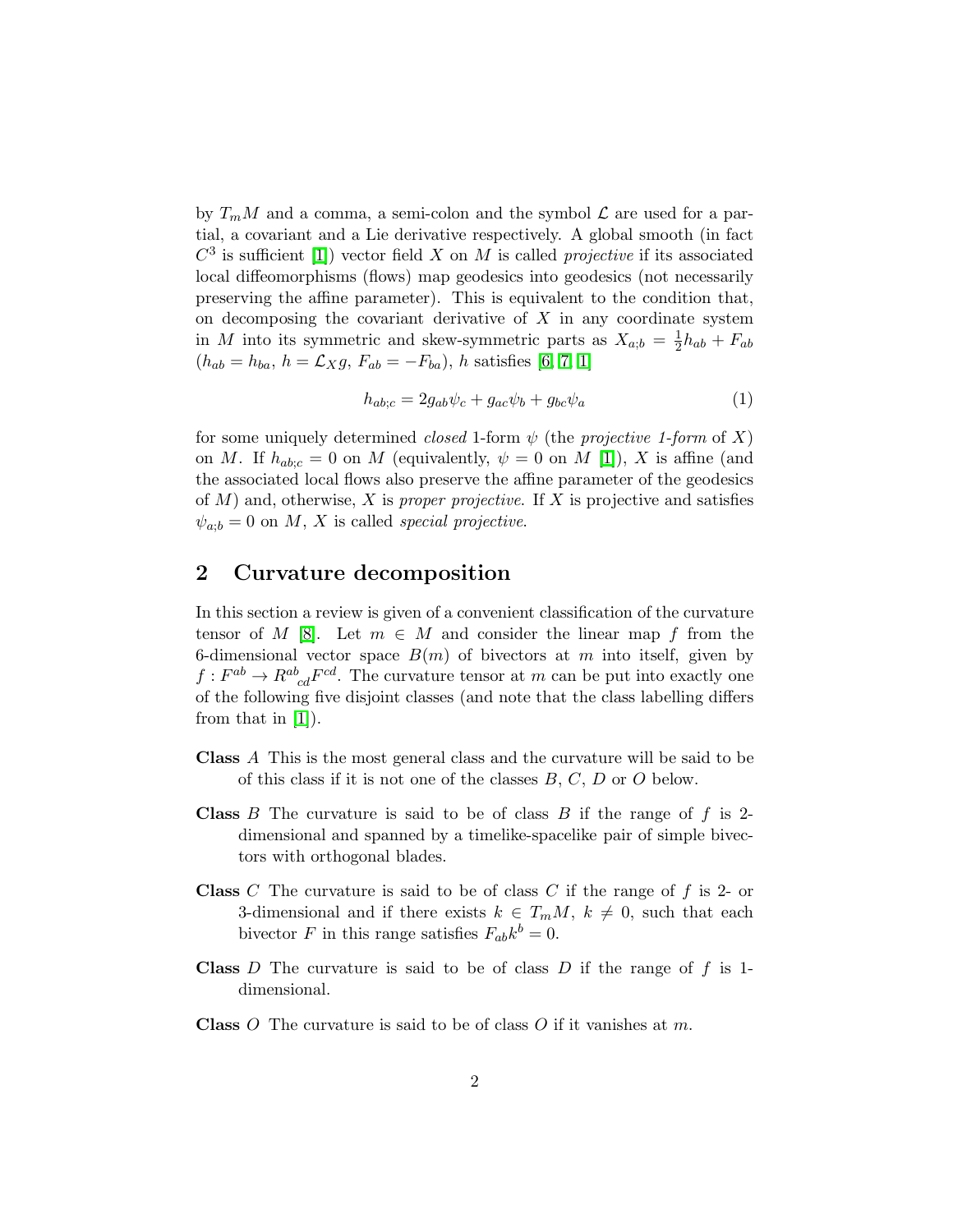The dimension of the range of  $f$  is just the *curvature rank* when the curvature tensor  $R_{abcd}$  is written in the well-known way as a  $6 \times 6$  symmetric matrix. The following results are then straightforward to check (c.f. [\[8\]](#page-10-7)).

- 1. For the classes A and B there does **not** exist  $k \in T_mM$ ,  $k \neq 0$ , such that  $F_{ab}k^b = 0$  for each F in the range of f.
- 2. For class A, dim(range of  $f \geq 2$  and if dim(range of  $f \geq 4$  the class is necessarily A.
- 3. The vector  $k$  in the definition of class  $C$  is unique up to a scaling.
- 4. For class D the identity  $R_{a,bcd} = 0$  shows that the range of f is spanned by a simple bivector.

Let  $V_m$  be a subspace of  $B(m)$ . If  $F \in V_m$  is simple, its blade is a 2dimensional subspace of  $T_mM$ . If  $F \in V_m$  is not simple it may be written as  $F = G + H$  where G and H are a timelike-spacelike pair of simple bivectors with orthogonal blades which are uniquely determined by  $F$  [\[9\]](#page-10-8). Now define the subspace  $U_m \subseteq T_mM$  associated with  $V_m$  as the span of the union of the blades of the members of  $V_m$  (including both blades for a non-simple member of  $V_m$ ). Thus if  $V_m$  is non-trivial, dim  $U_m \geq 2$ , if  $V_m$  contains a non-simple member dim  $U_m = 4$  and if dim  $U_m < 4$  each member of  $V_m$  is simple and there exists  $k \in T_m M$ ,  $k \neq 0$ , such that  $F_{ab} k^b = 0$  for each F in  $V_m$ . Also, if all members of  $V_m$  are simple, dim  $V_m \leq 3$ . To see this, briefly, suppose dim  $V_m \geq 4$  with all members of  $V_m$  simple. Let F and G be independent members of  $V_m$  so that F, G and  $F + \lambda G$  are simple for each  $\lambda \in \mathbb{R}$ . Now  $E \in V_m$  is simple if and only if  $E^a{}_b^*E^b{}_c = 0$ , where \* denotes the duality operator. Applying this to the above three bivectors yields  $F^a_{\ b}{}^*G^b_{\ c} + G^a_{\ b}{}^*F^{\dot{b}}_{\ c} = 0$ . Now, since F is simple, there exists  $k \in T_mM$ ,  $k \neq 0$ , such that  $F_{ab}k^b = 0$  and a contraction of the previous equation with  $k_a$  gives  $(k_a G^a_{\ b})^* F^b_{\ c} = 0$ . Thus the vector  $G^a_{b} k^b$ , which is in the blade of G, is either zero or orthogonal to the blade of the (necessarily simple) bivector  $*F$  and hence in the blade of F. In either case, the blades of F and G (and of \*F and \*G) intersect non-trivially and so there exists  $k' \in T_mM$ ,  $k' \neq 0$ , such that  $F_{ab}k'^b = G_{ab}k'^b = 0$ . Thus, adopting a standard notation in which a simple bivector whose blade is spanned by  $r, s \in T_mM$  is written  $r \wedge s$ , one has  $p, x, y \in T_m M$  such that  $F = p \wedge x$  and  $G = p \wedge y$ . Now let  $H \in V_m$  with  $F, G$  and H independent and apply the above argument to the pairs  $(F, H)$ and  $(G, H)$  to see that either  $H = p \wedge z$  ( $z \in T_mM$ ) or that the above vectors x and y may be chosen so that  $H = x \wedge y$ . Finally, introduce  $K \in V_m$  with  $F, G, H$  and K independent and apply a similar argument to  $F, G$  and K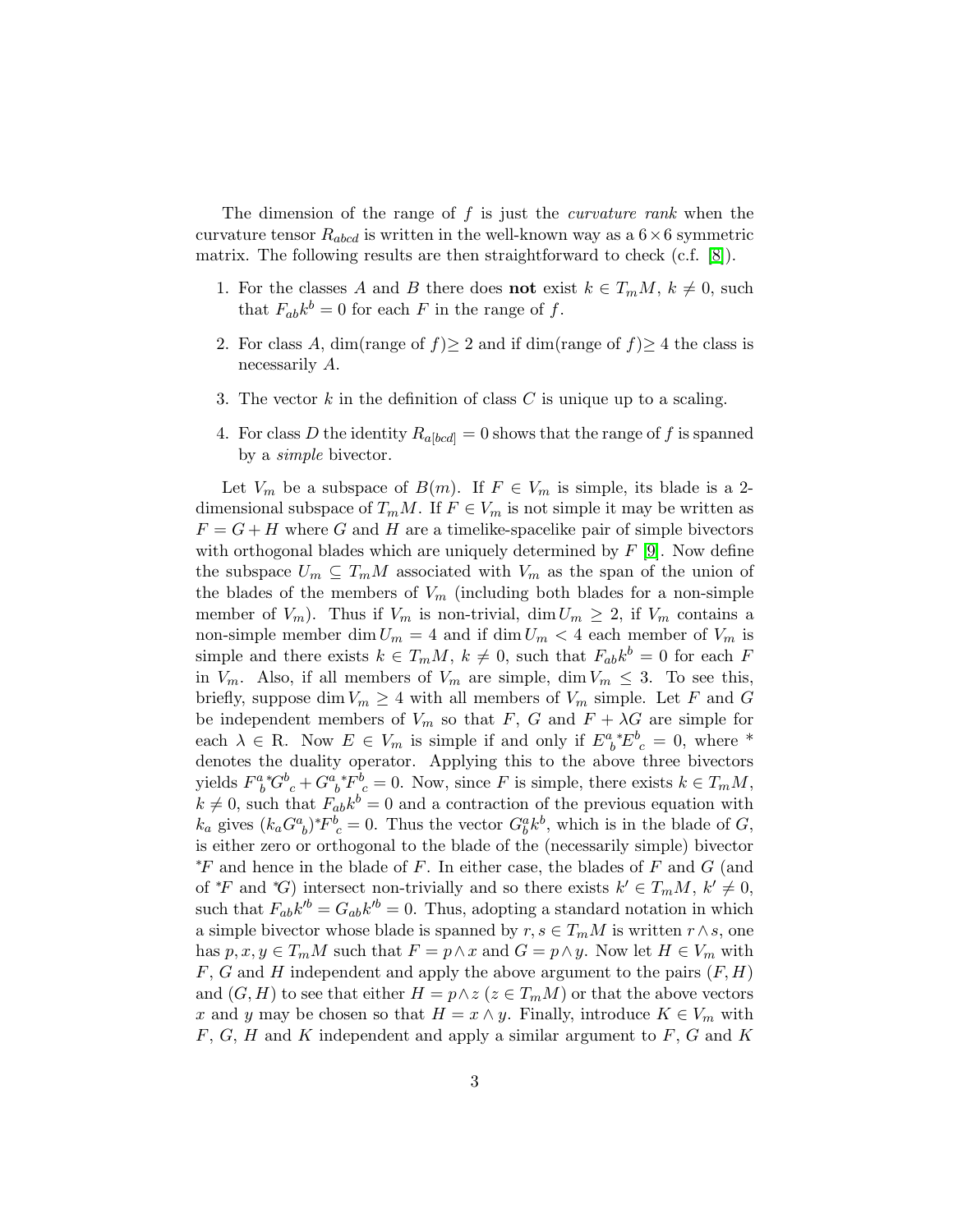to see that one contradicts either the independence of  $F, G, H$  and  $K$  or the fact that all members of  $V_m$  are simple. This completes the proof. It follows from the first part of this proof that if all members of  $V_m$  are simple and dim  $V_m = 2$ , there exists  $k \in T_mM$ ,  $k \neq 0$ , such that  $F_{ab}k^b = 0$  for each F in  $V_m$ , and dim  $U_m = 3$ .

Now identify the range of  $f$  with  $V_m$  above. Then, if the curvature class at m is D, dim  $V_m = 1$  and dim  $U_m = 2$  whereas if it is C, dim  $V_m = 2$  or 3 and dim  $U_m = 3$  and for class B one has dim  $V_m = 2$  and dim  $U_m = 4$ . If  $\dim U_m \leq 3$  the curvature class at m is  $O, C$  or D. It can also now be checked by using 'rank type' arguments that there exists an open neighbourhood W of m such that dim  $V_{m'} \ge \dim V_m$  and  $\dim U_{m'} \ge \dim U_m$  for each  $m' \in W$ .

Denote by the same symbols  $A, B, C, D$  and  $O$  the subsets of  $M$  consisting of precisely those points where the curvature is of that class. Then  $M = A \cup B \cup C \cup D \cup O$  and, since M is non-flat, O has empty interior in the usual manifold topology on  $M$ . The following theorem can now be proved (and an independent proof can be found in [\[10\]](#page-10-9)).

**Theorem 1** M may be disjointly decomposed as

 $M = A \cup \text{int}B \cup \text{int}C \cup \text{int}D \cup Z$ 

where int denotes the topological interior operator in  $M$ ,  $A$  is open,  $Z$  is a closed subset of M defined by the disjointness of the decomposition and where  $int Z = \emptyset$  (and so  $M \backslash Z$  is an open dense subset of M).

Proof. This will be briefly sketched making free use of the above comments together with the usual rank theorems. Let  $m \in A$  so that  $\dim V_m \geq 2$ and dim  $U_m = 4$ . Then there exists an open neighbourhood  $N_1$  of m such that dim  $U_{m'} = 4$  for each  $m' \in N_1$  and so the curvature class at each point of  $N_1$  is A or B. If dim  $V_m \geq 3$ , one may choose  $N_1$  such that dim  $V_{m'} \geq 3$ for each  $m' \in N$  and so  $N_1 \subseteq A$ . If dim  $V_m = 2$ , and since (from remarks above because  $m \in A$ )  $V_m$  must contain a non-simple member, it may be arranged that  $V_m$  is spanned by non-simple bivectors F and G. But the blade-pairs of F and G cannot coincide at m (since then  $m \in B$ ) and so they will not coincide over some open neighbourhood  $N_2$  of m. Then with the original  $N_1 \subseteq A \cup B$ ,  $N_1 \cap N_2 \subseteq A$  and A is open. Now let  $m \in B$  so that  $V_m$  contains a non-simple member. Then  $V_{m'}$  contains a non-simple member for each  $m'$  in some neighbourhood  $N_3$  of m and so  $N_3 \subseteq A \cup B$ and so  $A \cup B$  is open. A simple consideration of rank on  $V_m$  shows that  $A \cup B \cup C$  and  $A \cup B \cup C \cup D$  are also open. Finally, to show int $Z = \emptyset$ , let  $W \subseteq Z$  be open. Then, by disjointness,  $W \cap A = \emptyset$ . Then, since,  $A \cup B$  is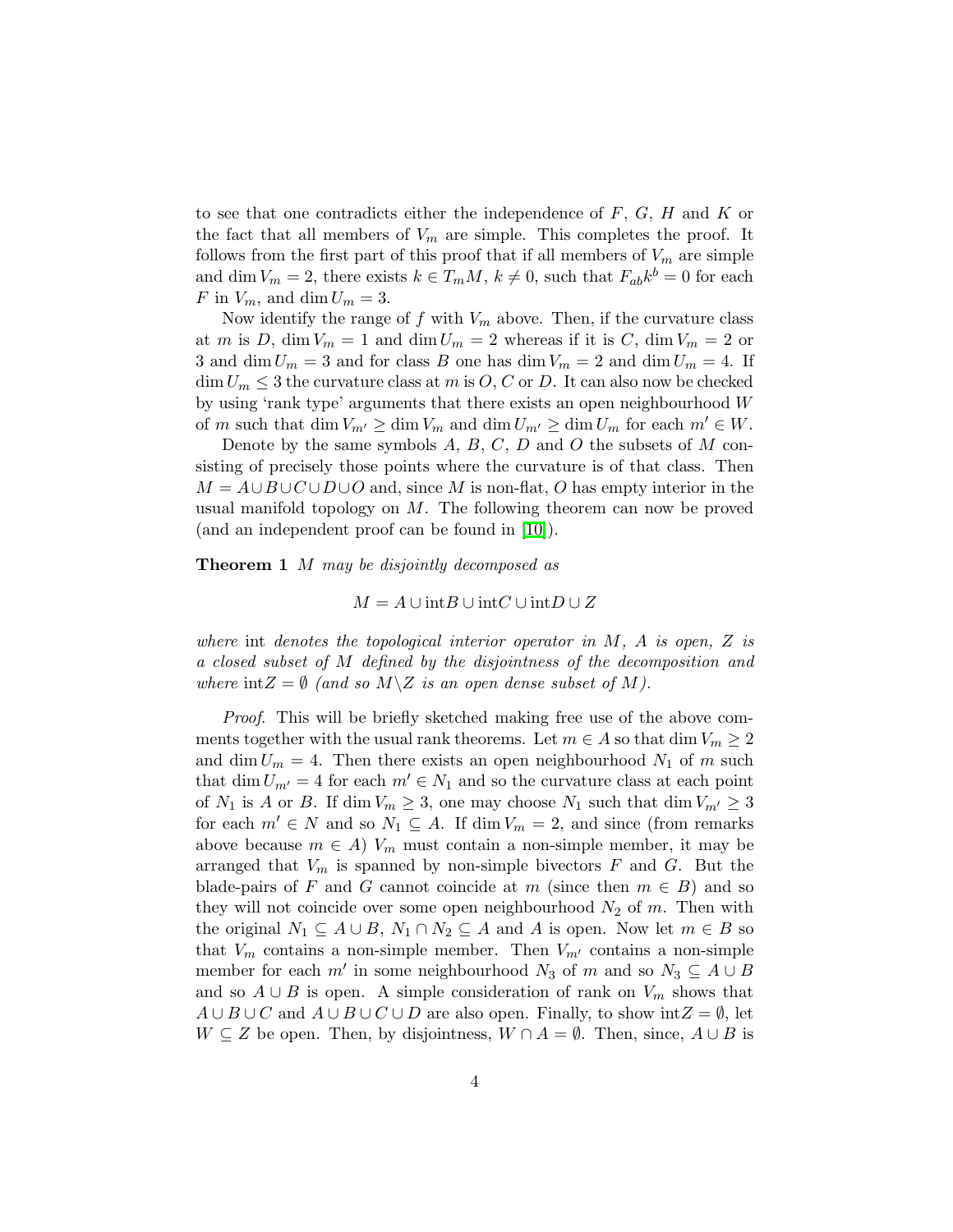open,  $W \cap B = W \cap (A \cup B)$  is open. But Z is disjoint from intB and so  $W \cap B = \emptyset$ . Similarly,  $W \cap C = W \cap D = W \cap O = \emptyset$  and so  $W = \emptyset$  and  $int Z = \emptyset$ .

### 3 Holonomy structure

A holonomy classification scheme for a space-time M was given in [\[4,](#page-10-3) [5\]](#page-10-4). There it was described how, when  $M$  is simply connected, the holonomy group of  $M$  (which is a connected Lie group) is determined by its Lie algebra, this latter being a subalgebra of the Lie algebra of the Lorentz group. The holonomy type was then labelled  $R_1, ..., R_{15}$  following a similar labelling of the subalgebras of the Lorentz algebra given in [\[11\]](#page-10-10) with  $R_1$  being the trivial case when M is flat and  $R_{15}$  the most general. It is noted here for future reference that the dimensions of the non-trivial holonomy algebras are  $R_2$ ,  $R_3, R_4$  (dimension 1),  $R_6, R_7, R_8$  (dimension 2),  $R_9, R_{10}, R_{11}, R_{12}, R_{13}$ (dimension 3),  $R_{14}$  (dimension 4) and  $R_{15}$  (dimension 6). The type  $R_5$ cannot occur as the holonomy group of a space-time (see, e.g. [\[4\]](#page-10-3)). Another useful result (from infinitesimal holonomy theory) is that, in the notation of the last section, the range of f at each  $m \in M$  is in an obvious sense, using the bivector representation of the Lorentz algebra, contained in the holonomy algebra [\[12\]](#page-11-0). Thus if the holonomy type of M is  $R_1$ , the curvature class at any point of M is O whereas for types  $R_2$ ,  $R_3$  and  $R_4$  it is O or D, for  $R_6$  and  $R_8$  it is O, D or C, for  $R_7$  it is O, D or B, for  $R_9$  and  $R_{12}$  it is O, D, C or A, for  $R_{10}$ ,  $R_{11}$  and  $R_{13}$  it is O, D or C and for  $R_{14}$  and  $R_{15}$  it could be any curvature class. A table which gives, for each holonomy type, the covariantly constant and recurrent vector fields admitted by  $M$  can be found in [\[5\]](#page-10-4).

In [\[1\]](#page-10-0) some results regarding the incompatibility of the existence of *proper* projective vector fields on M and certain holonomy types for M, together with the assumed constancy of the dimension of the range of the linear map f, were given. In the next section these assumptions will be removed with the help of theorem 1. The role played by the map  $f$  is also crucial and, in particular, the interplay between its range and kernel where the latter consists of those bivectors G satisfying  $R_{abcd}G^{cd} = 0$ .

### 4 The main theorems

Suppose X is a projective vector field on  $M$  as in section 1. Suppose also that some bivector G lies in the kernel of the map  $f$ . Then it was shown in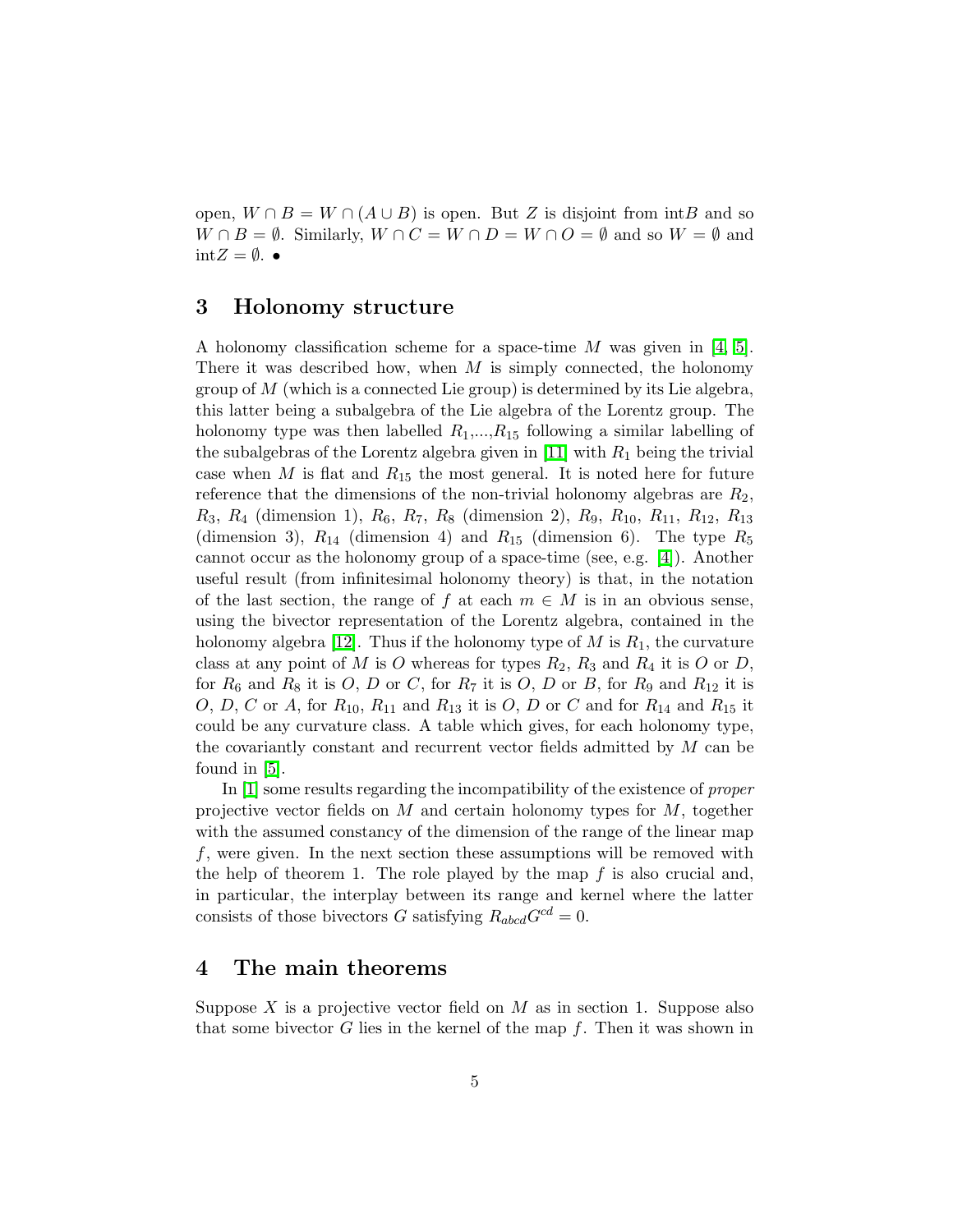[\[1\]](#page-10-0) that the following relations hold;

$$
h_{ae}R^{e}_{\phantom{e}bcd} + h_{be}R^{e}_{\phantom{e}acd} = g_{ac}\psi_{b;d} - g_{ad}\psi_{b;c} + g_{bc}\psi_{a;d} - g_{bd}\psi_{a;c}
$$
 (2)

$$
\psi_{a;c}G^c_{\ b} + \psi_{b;c}G^c_{\ a} = 0\tag{3}
$$

These two equations dovetail in the following way. Condition (3) at  $m \in M$ is equivalent to the statement that, if  $G$  is simple, all non-zero vectors in the blade of G are eigenvectors of  $\psi_{a,b}$  with equal eigenvalue, and if G is non-simple, the same condition holds for each of its (uniquely determined orthogonal pair of) blades, but where the eigenvalue may depend on the blade [\[8\]](#page-10-7). Thus, if the kernel of f is 'sufficiently' large, each member of  $T_mM$  will be an eigenvector of  $\psi_{a,b}$  with the same eigenvalue and so, at m,  $\psi_{a,b} = \alpha g_{ab}$   $(\alpha \in \mathbf{R})$ . But this last condition on  $\psi_{a,b}$  is equivalent to the right hand side of (2) vanishing and hence to the vanishing of the left hand side of (2). Finally, the vanishing of the left hand side of (2) is the condition that (loosely stated) h may be an 'alternative metric'  $[8, 13]$  $[8, 13]$  and its solution for h given the range of the map  $f$  is known [\[8,](#page-10-7) [14\]](#page-11-2). In particular, if the range of f satisfies the class A condition at m, h is proportional to g at m. Using techniques such as these it was shown in  $[1]$  that if X is projective on M, the algebraic structure of the curvature tensor at points of the subsets B, C and D of M resulted in the projective 1-form  $\psi$  vanishing on intB and intC and satisfying  $\psi_{a;b} = 0$  on intD. These results will be useful in proving the next two theorems.

**Theorem 2** Let M be a non-flat simply connected space-time of holonomy type  $R_2$ ,  $R_3$ ,  $R_4$ ,  $R_6$ ,  $R_7$ ,  $R_8$  or  $R_{12}$ . Then M does not admit a proper projective vector field.

*Proof.* Let X be a projective vector field on M and let M be decomposed as in theorem 1. If  $int B \neq \emptyset$  let  $m \in int B$  and let  $W \subseteq int B$  be an open, connected, simply connected neighbourhood of m. Regarding  $W$  as a spacetime with metric given by the restriction of  $g$  to  $W$ , it follows (as remarked above) from theorem 5 in [\[1\]](#page-10-0) that  $\psi = 0$  on W and hence on intB. Similarly, theorem 4 in [\[1\]](#page-10-0) shows that, if int $C \neq \emptyset$ ,  $\psi = 0$  on intC. Now let  $m \in A$ . The assumption in the statement of the theorem regarding the possible holonomy types of M and the remarks at the end of the first paragraph of section 3 show that dim(range of  $f$ )  $\leq$  3 and hence that the kernel of f has dimension at least three. The same assumption and the fact that the range of  $f$  is 'contained' (in an obvious sense) in the holonomy algebra enables the kernel of  $f$  to be calculated at  $m$ . This calculation easily reveals that this kernel is sufficient to establish, using (3) as described above, that  $\psi_{a;b} = \gamma g_{ab}$  for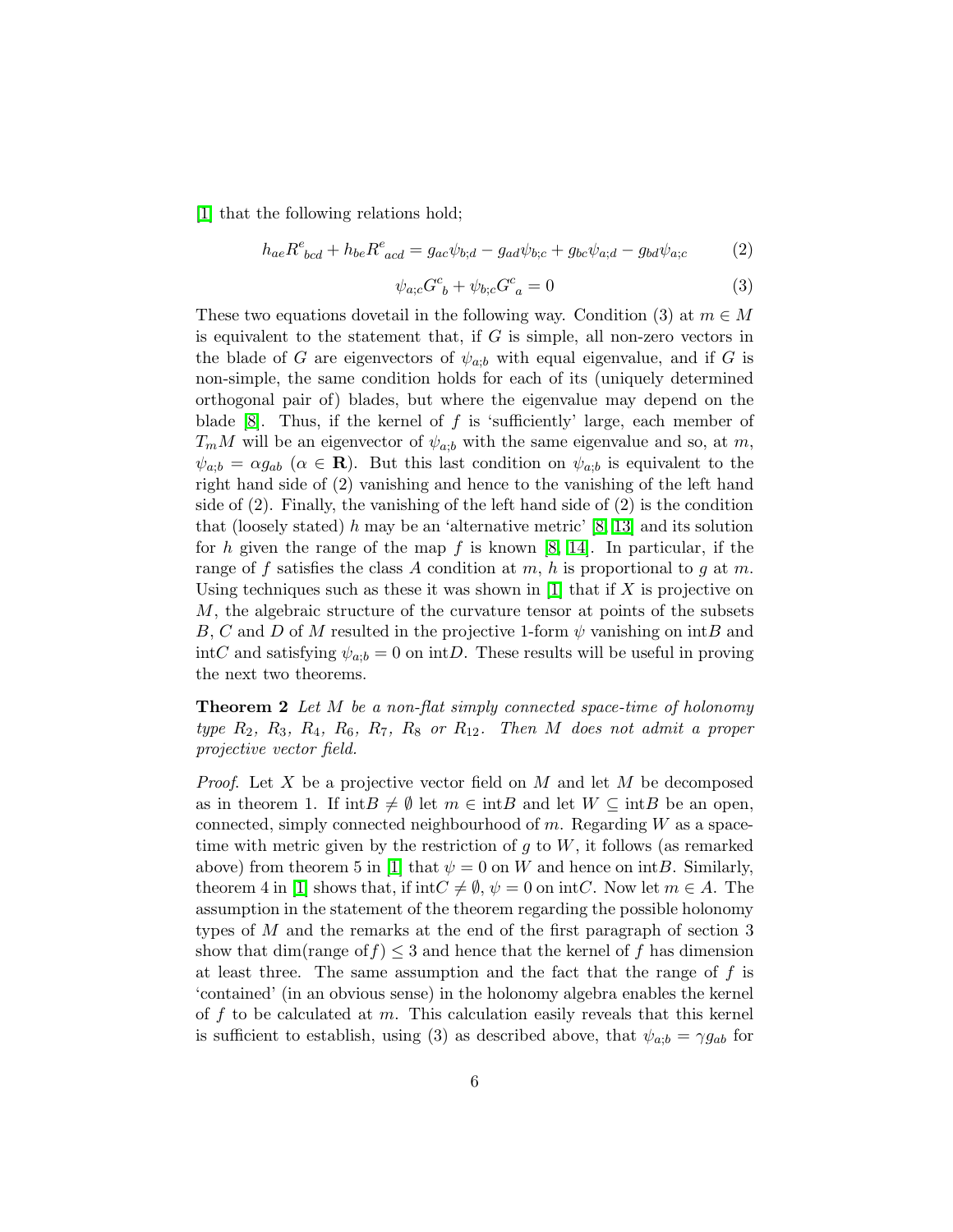some function  $\gamma : A \to \mathbf{R}$ . Thus, as explained at the beginning of this section, the right and hence left hand side of (2) is zero and the vanishing of the left hand side shows that  $h$  is proportional to  $g$  at  $m$  and hence that, on A,  $h_{ab} = \beta g_{ab}$  for some function  $\beta : A \to \mathbf{R}$ . A substitution of this into (1) and comparing a contraction of (1) with  $g^{ab}$  to a contraction with  $g^{ac}$  then shows that  $\psi = 0$  on A. Now let  $m \in \text{int}D$  and with  $W \subseteq \text{int}D$  as above. Then it follows (theorems 7 and 9 in [\[1\]](#page-10-0)) that, if X is proper, the holonomy type of W is  $R_{10}$ ,  $R_{11}$  or  $R_{13}$  and a contradiction follows since these can not be contained in the assumed holonomy groups for M. Hence  $\psi = 0$  on intD. Thus  $\psi = 0$  on the open dense subset  $M \backslash Z$  of M and hence on M and the result follows. •

**Theorem 3** Let M be a non-flat simply connected space-time which admits a proper projective vector field X. Then M has holonomy type  $R_{10}$ ,  $R_{11}$  or  $R_{13}$  if and only if X is special projective.

Proof. If M has any of these holonomy types and since the range of f at any  $m \in M$  is contained in the holonomy algebra, it follows from result (i) following the classification in section 2 that the subsets  $A$  and  $B$  in the decomposition of M in theorem 1 are empty. Thus  $M = C \cup intD \cup Z$  (since, from rank considerations,  $C$  is now open). If  $X$  is a proper projective vector field on M, it follows from theorem 4 in [\[1\]](#page-10-0) that  $\psi = 0$  on C and from theorem 3 in [\[1\]](#page-10-0) that  $\psi_{a;b} = 0$  on intD. Thus  $\psi_{a;b} = 0$  on the open dense subset  $M\backslash Z$  of M and hence on M and so X is special projective. [Also, since X is proper and  $\psi$  covariantly constant,  $\psi$  cannot be zero at any  $m \in M$ and so  $C = \emptyset$  and  $M = D \cup Z$  with D open in M.] Conversely, if M admits a proper special projective vector field X, then from section 7 in  $[1]$  one has a decomposition  $M = D \cup Z$  and theorem 6 in [\[1\]](#page-10-0) shows that M admits a single independent covariantly constant vector field (represented by  $\psi^a$ ). From the possible holonomy types available in this case, and recalling the exclusions of theorem 2, it follows that the holonomy type of M is  $R_{10}$ ,  $R_{11}$ or  $R_{13}$ .  $\bullet$ 

If the conditions and conclusions of theorem 3 hold, the local form of the metric in  $M\setminus Z$  is known [\[1\]](#page-10-0). Thus theorems 2 and 3 essentially complete the study of (proper) projective symmetry in space-times except in the cases of holonomy type  $R_9$ ,  $R_{14}$  and  $R_{15}$ .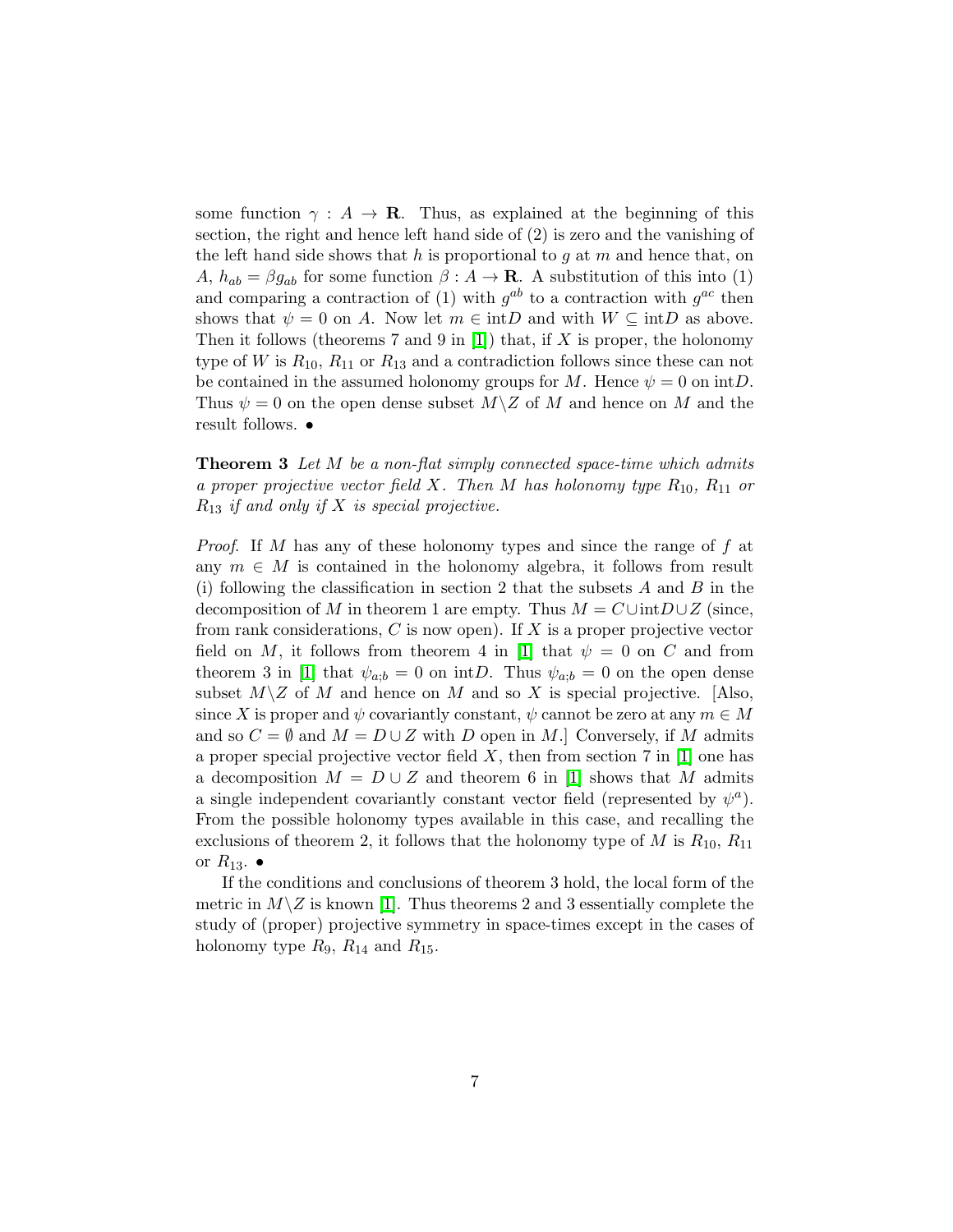## 5 Space-times of holonomy type  $R_9$  and  $R_{14}$

A consideration of space-times of non-zero constant curvature [\[15\]](#page-11-3) and certain F.R.W. models [\[16\]](#page-11-4) show that proper projective vector fields exist in holonomy type  $R_{15}$  space-times. In this section a brief discussion of spacetimes of holonomy type  $R_9$  and  $R_{14}$  will be presented and which will reveal a local uniqueness result for and the existence of proper projective symmetry.

Let M be a simply-connected space-time of holonomy type  $R_9$  or  $R_{14}$ and let X be a proper projective vector field on M with associated 1-form  $\psi$ . Then  $M$  admits a global, null, nowhere-zero recurrent vector field  $l$  (i.e. in each local coordinate domain of  $M$ ,  $l_{a;b} = l_a p_b$  for some global covector field p). On differentiating this relation and using the Ricci identity one finds  $l_d R_{abc}^d = l_a G_{bc}$ , where  $G_{ab} = 2p_{[a;b]}$ , and then the identity  $R_{[bcd]}^a = 0$  leads to  $G_{[ab}l_{c]}$  and hence to  $G_{ab}l^b = \gamma l_a$  for some function  $\gamma : M \to \mathbf{R}$ . Now let  $p \in M$  and U an open neighbourhood of p on which l has been extended to a smooth null tetrad  $l, n, x, y$  (whose only non-vanishing inner products are  $l^a n_a = x^a x_a = y^a y_a = 1$ . The fact that the range of f must be contained in the holonomy algebra means, from the holonomy algebras in the  $R_9$  and  $R_{14}$  cases [\[1\]](#page-10-0), that, in U, this range must be a subspace of the span of the bivectors  $l \wedge n$ ,  $l \wedge x$ ,  $l \wedge y$  and  $x \wedge y$  in the  $R_{14}$  case and of the span of the first three of these in the R<sub>9</sub> case. Thus if H is either of the bivectors  $l \wedge x$ and  $l \wedge y$ ,  $R_{abcd}H^{cd} = 0$  and a contraction of (2) with  $H^{cd} = 0$  gives

$$
H_a^{\ d} \psi_{b;d} + H_b^{\ d} \psi_{a;d} = 0 \tag{4}
$$

It follows from [\[8\]](#page-10-7) that l, x and y are eigenvectors of  $\psi_{a:b}$  at each  $p \in U$  with equal eigenvalue and hence that, on U,

$$
\psi_{a;b} = \alpha g_{ab} + \beta l_a l_b \tag{5}
$$

for smooth functions  $\alpha$  and  $\beta$  on U. Next one differentiates (5) and uses the Ricci identity  $2\psi_{a;[bc]} = \psi_d R^d_{abc}$  to get

$$
\psi_d R^d_{\ abc} = 2g_{a[b}\alpha_{,c]} + 2l_a \left(l_{[b}\beta_{,c]} + 2l_{[b}p_{c]}\right) \tag{6}
$$

A contraction of (6) with  $l^b$  then gives, on  $U$ ,

$$
G_{da}\psi^{d}l_{c} = l_{a}\alpha_{,c} - (\alpha_{,b}l^{b})g_{ac} - (\beta_{,b}l^{b} + 2\beta p_{b}l^{b})l_{a}l_{c}
$$
\n<sup>(7)</sup>

A contraction of (7) with  $x^a x^c$  then gives  $\alpha_{b} l^b = 0$  and a back substitution into (7) followed by a contraction with  $n^a$  reveals that  $\alpha_{,c}$  is proportional to  $l_c$  on U. A contraction of (6) with  $l^a$  then gives  $(\psi_d l^d) G_{bc} = 0$  on U.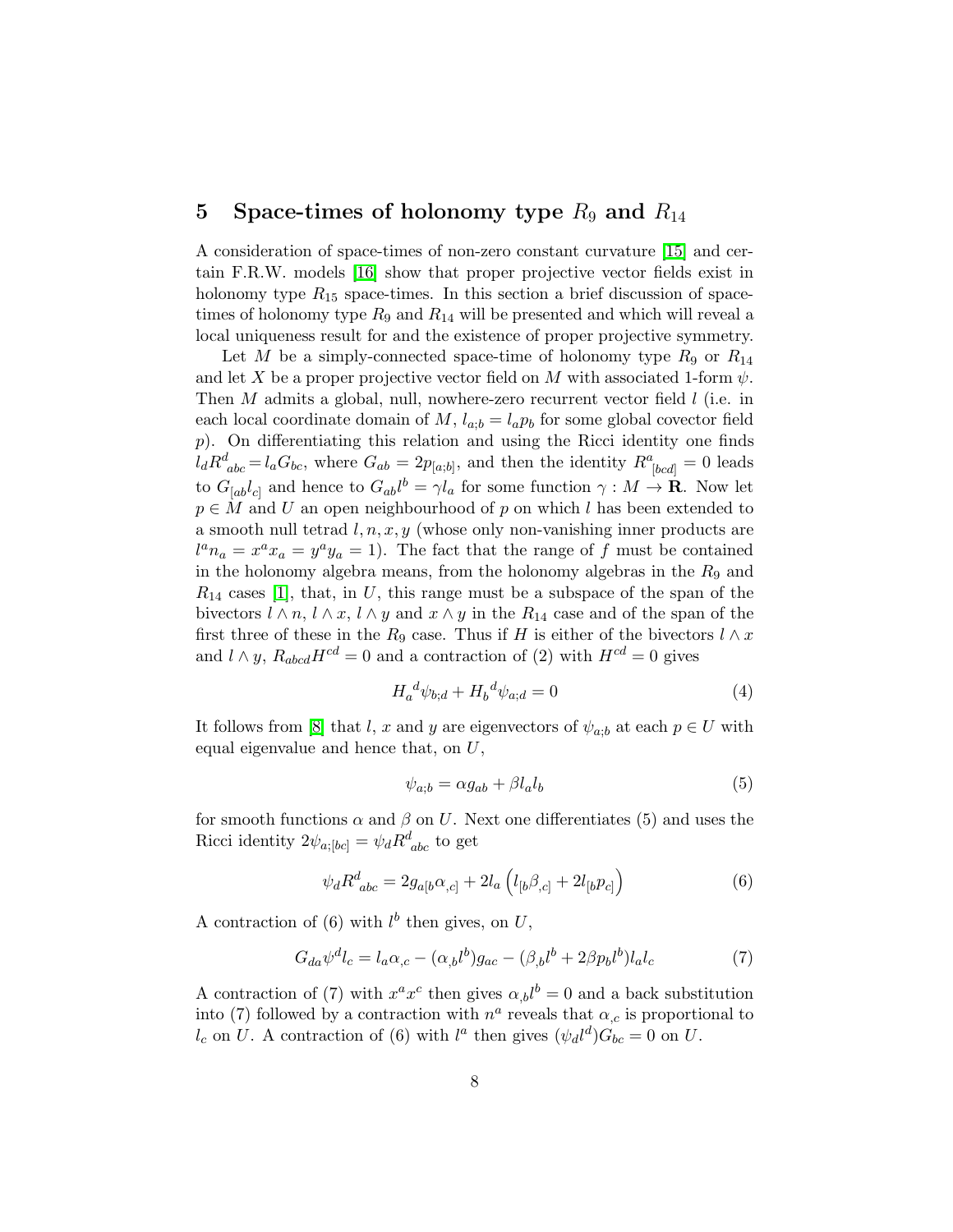Now consider the open subset  $A \subseteq M$  in the decomposition of theorem 1 and in which the results of the previous paragraph hold. In addition, one now has (result (i) in section 2) that G is nowhere zero on A and so  $\psi_a l^a = 0$ on A. Thus  $(\psi_a l^a)_{;b} = 0$  and use of the recurrence condition on l together with (5) then gives  $\alpha = 0$  and so  $\psi_{a,b} = \beta l_a l_b$  on A. [From this it can also be shown that  $\psi$  is proportional to l on A but this fact will not be required. Now let X and Y be projective vector fields on  $M$  with associated 1-forms  $\psi$  and  $\phi$  and with (1) also holding with h and  $\psi$  for X replaced with H and  $\phi$  for Y. Then, on A,  $\psi_{a;b} = \beta l_a l_b$  and  $\phi_{a;b} = \delta l_a l_b$  for smooth functions  $\beta$ and  $\delta$  on A and on writing down (2) for X and Y one easily sees that the associated right hand sides are proportional and hence

$$
\tilde{h}_{ea}R^{e}_{\;\;bcd} + \tilde{h}_{eb}R^{e}_{\;\;acd} = 0 \qquad (\tilde{h} = \delta h - \beta H) \tag{8}
$$

Now it follows from  $[8, 14]$  $[8, 14]$  that, on A, the only solutions to  $(8)$  are of the form  $\tilde{h}_{ab} = \nu g_{ab}$  for some smooth function  $\nu$  on A and hence that  $\delta h_{ab} - \beta H_{ab} = \nu g_{ab}$ . Now let  $V \subseteq A$  be the subset of A on which  $\beta$  and  $\delta$  vanish. If int $V \neq \emptyset$  (and note that since A is open in M, it makes no difference whether the interior is taken in  $M$  or in the subspace topology in A) then  $\psi_{a;b} = 0$  and  $\psi_d R^d_{abc} = 0$  and so  $\psi_a \equiv 0$  on intV (result (i) section 2 again). Similar remarks apply to  $\phi_a$  and so X and Y are affine on intV. Now consider the open subset  $W \equiv A \backslash V$  of M. If  $p \in W$  then at least one of  $\beta$  and  $\delta$  is non-zero at p and hence in some open connected neighbourhood  $U(\subseteq W)$  of p. Suppose it is  $\delta$  (a similar argument applies if it is  $\beta$ ) so that, on U, one may write  $h = \rho H + \sigma g$  for smooth functions  $\rho$  and  $\sigma$  on U. Then  $(1)$  gives on U

$$
2g_{ab}\chi_c + g_{ac}\chi_b + g_{bc}\chi_a = H_{ab}\rho_{,c} + g_{ab}\sigma_{,c} \qquad (\chi = \psi - \rho\phi) \qquad (9)
$$

Then, at any  $q \in U$ , contract (9) with a non-zero vector  $r^c$  chosen to be orthogonal to  $\chi_c$ ,  $\rho_{,c}$  and  $\sigma_{,c}$ , giving  $2r_{(a}\chi_{b)} = 0$ , and hence  $\chi_c = 0$  at  $q \in U$ . It follows that  $\chi_a$  vanishes on U. So let  $E \subseteq U$  be the open subset of U (and of M) on which  $\rho_{c}$  does not vanish. Then (9) shows that, on E,  $H_{ab} = \mu g_{ab}$ for some smooth function  $\mu$  on E and so, from (1) applied to H and  $\phi$ , one easily finds that if  $E \neq \emptyset$ ,  $\phi_a$  and hence  $\phi_{a,b}$  vanish on E. This contradicts the fact that  $\delta$  never vanishes on U and so  $E = \emptyset$ . So  $\rho_{a}$  vanishes on U  $(\Rightarrow \rho \text{ is constant on } U \text{ since } U \text{ is connected})$  and then  $Z \equiv X - \rho Y$  is affine on U since it is projective on U with vanishing projective 1-form  $\chi$ .

To summarise the previous paragraph, given any point  $p$  in the open dense set int $V \cup W$  of A there exists an open neighbourhood of p in which some linear combination of  $X$  and  $Y$  is affine. [In fact, since one is working on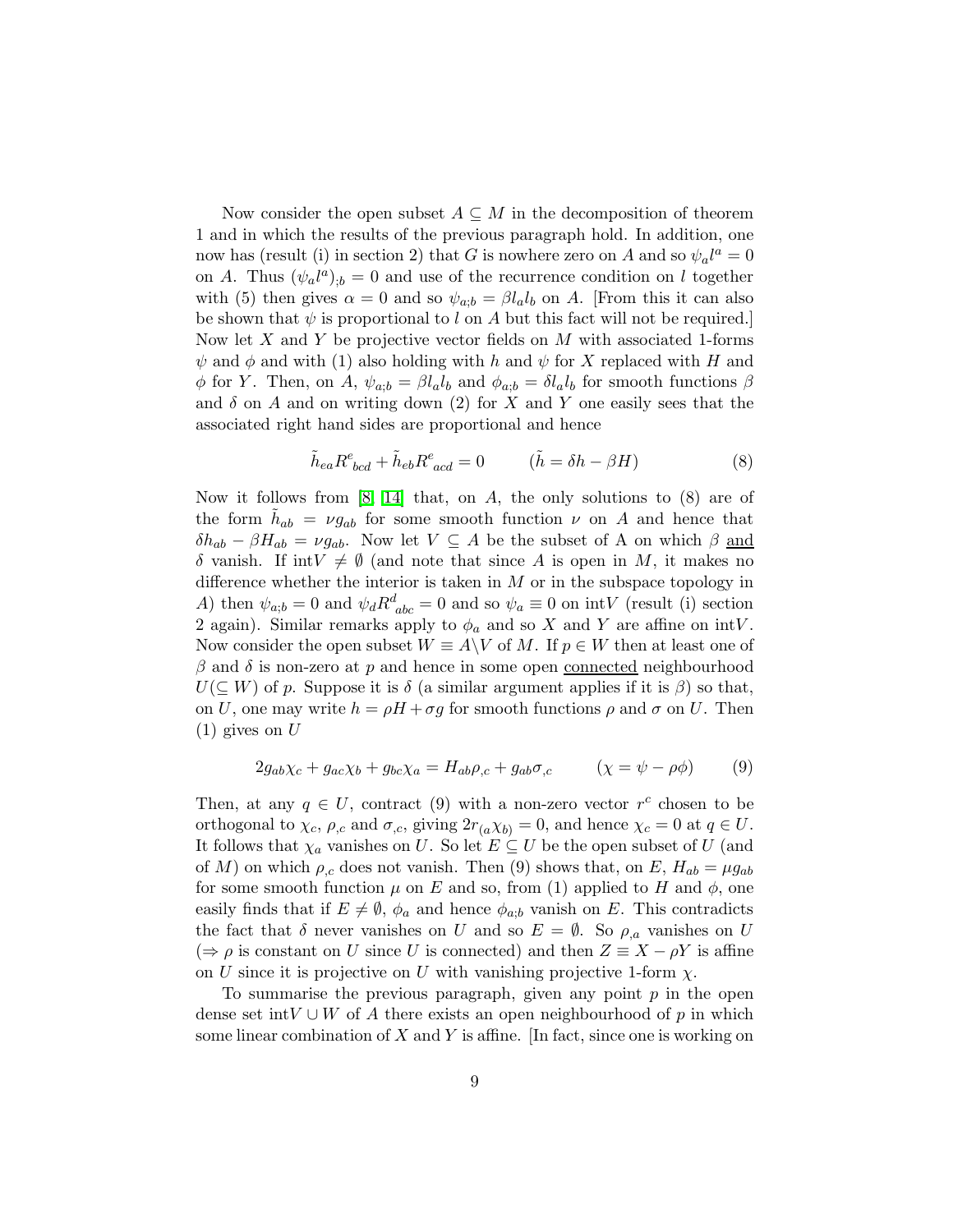a subset of  $\overline{A}$ , it is known that proper affine vector fields cannot be admitted on (any open subset of) this subset and hence this linear combination of X and Y must be <u>homothetic</u>. Also the restrictions of X and Y to  $intB$ and int $C$  in the decomposition of  $M$  in theorem 1 are necessarily affine (as remarked in the proofs of theorems 2 and 3) and for each  $p \in \text{int}D$  there is a connected open neighbourhood U of  $p$  on which some linear combination of X and Y is affine  $[1]$ . Thus, in the notation of the previous paragraph one may disjointly decompose  $A$  as  $A = W \cup \text{int}V \cup Z'$  where  $Z'$  is defined by the disjointness of the decomposition and is easily shown to have empty interior in the subspace topology on  $A$  from  $M$  and hence in the topology of M,  $intZ' = \emptyset$ . Then one has the disjoint decomposition  $M = W \cup intV \cup$  $\mathrm{int}B\cup\mathrm{int}C\cup\mathrm{int}D\cup Z\cup Z'$  and some elementary topology reveals that  $Z\cup Z'$ is closed with empty interior and so  $\tilde{M} \equiv W \cup \text{int}V \cup \text{int}B \cup \text{int}C \cup \text{int}D$  is open and dense in M. One then has the following local uniqueness result.

**Theorem 4** Let M be a non-flat simply connected space-time of holonomy type  $R_9$  or  $R_{14}$ . Then if X and Y are projective vector fields on M there exists an open dense subset M of M such that each  $p \in M$  admits an open neighbourhood U such that some linear combination of the restrictions of X and  $Y$  to  $U$  is affine on  $U$ .

Consider the metric given in a global chart domain  $M$  with coordinates  $(x^1, x^2, x^3, x^4) = (u, v, x, y)$  with  $0 < u, v < \infty, -\infty < x, y < \infty$ , by

$$
ds^{2} = 2du dv + \sqrt{uv^{-3}} dv^{2} + v^{2} e^{g(x,y)} (dx^{2} + dy^{2})
$$
 (10)

for some smooth function g on  $\mathbb{R}^2$ . The only non-vanishing components (up to algebraic symmetries) of the curvature tensor are

$$
R_{1212} = \frac{1}{8w^3} \qquad R_{2323} = R_{2424} = \frac{-e^{g(x,y)}}{4w} \qquad R_{3434} = -\frac{v^2}{2}e^{g(x,y)}\nabla^2 g \tag{11}
$$

where  $w = \sqrt{uv}$  and  $\nabla^2 g = \frac{\partial^2 g}{\partial x^2} + \frac{\partial^2 g}{\partial y^2}$ . The vector field l on M defined by  $l^a = (1, 0, 0, 0)$  is null and recurrent on M and, since it is easily checked from (11) that  $R_{abcd}l^d$  never vanishes on M, l is not covariantly constant over any non-empty subset of  $M$ . The existence of such a vector field  $l$  together with the facts that the rank of the bivector map f at  $p \in M$  is either 4 or 3 (the latter occurring if and only if  $(\nabla^2 g)_p = 0$  and that at each  $p \in M$  the range of  $f$  can be spanned by simple bivectors shows that the holonomy type of the metric (10) is either  $R_9$  or  $R_{14}$  [\[5\]](#page-10-4). It is clearly type  $R_{14}$  if f has rank 4 at some point of M and, less obviously, type  $R_9$  if  $\nabla^2 g$  vanishes identically on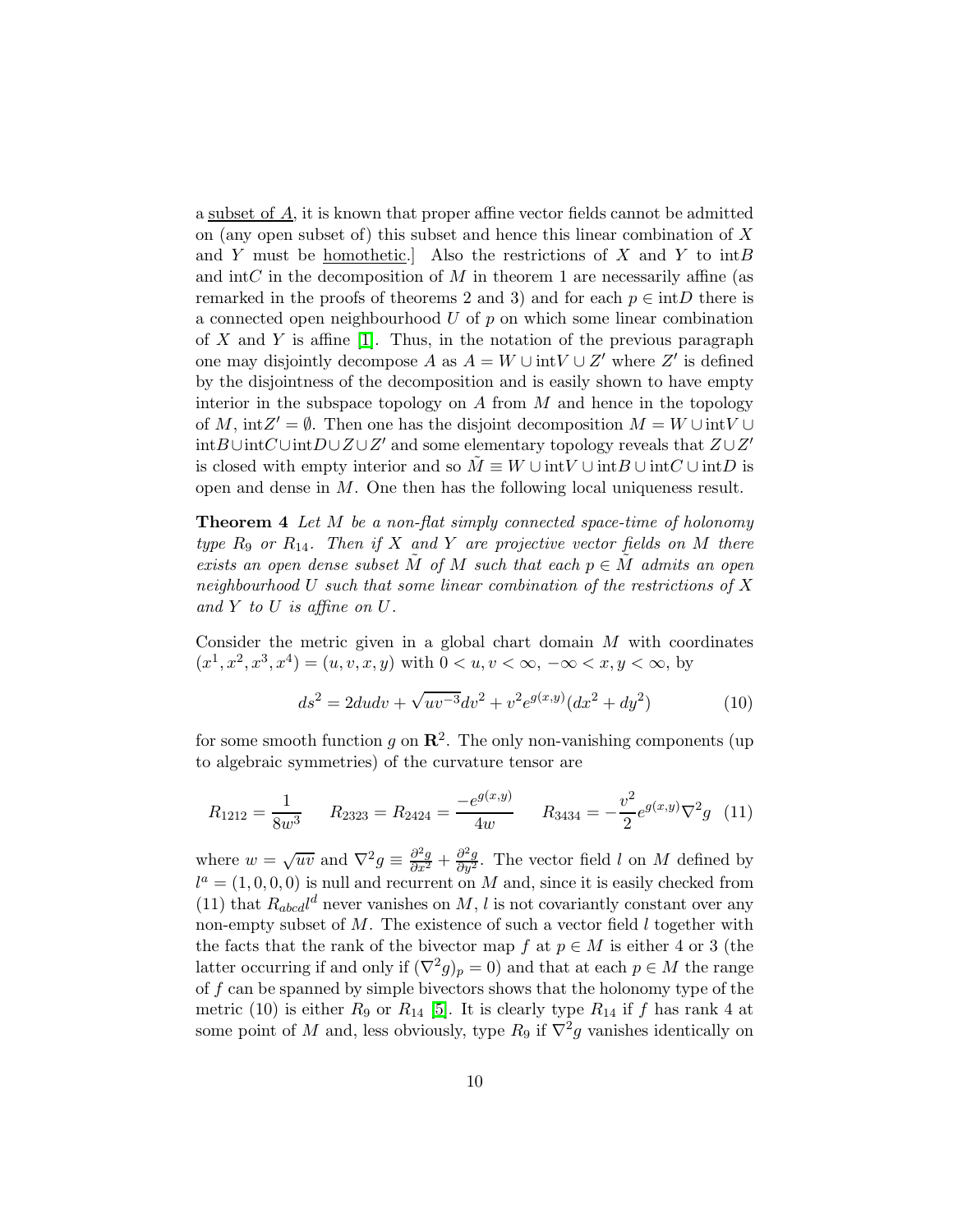M. To see this last result one notes that if  $\nabla^2 g \equiv 0$  on M, and with  $p \in M$ fixed, the range of f at any  $p' \in M$  is spanned by the bivectors  $\frac{\partial}{\partial u} \wedge \frac{\partial}{\partial x}$ ,  $\frac{\partial}{\partial u} \wedge \frac{\partial}{\partial y}$  and  $\frac{\partial}{\partial u} \wedge \frac{\partial}{\partial v}$  (and  $l = \frac{\partial}{\partial u}$ ) at  $p'$ . On parallel transport of these bivectors from  $p'$  along some curve c to p the bivectors accumulated at p, for all points  $p'$  and all associated curves c, span the holonomy algebra of M by the Ambrose-Singer theorem  $[17]$  (see also  $[5]$ ). Since l is recurrent (and thus its direction is unchanged under parallel transport) and since the null and simple properties of bivectors are also, respectively, unchanged under parallel transport, it is easily checked that the set of bivectors accumulated at  $p$  is the span of the above set of three bivectors at  $p$  and so the holonomy type is  $R_9$ . Finally, the vector field X given by  $X^a = (uv, v^2, 0, 0)$  can now be checked to be a proper projective vector field on  $M$  with associated 1form  $\psi$  given by  $\psi = (0, 1, 0, 0)$  independently of the rank of f and thus confirms the existence of proper projective vector fields in both  $R_9$  and  $R_{14}$ holonomy types.

### <span id="page-10-0"></span>References

- <span id="page-10-1"></span>[1] Hall G S and Lonie D P 1995 Class. Quant. Grav. 12 1007-1020
- [2] Hall G S 1996 Proc. 6th Int. Conf. on Diff. Geom. and its Appl., Brno, Czech Republic Ed. J. Janyska, I. Kolár and J. Slovák (Masaryk University, Brno) 567-571.
- <span id="page-10-3"></span><span id="page-10-2"></span>[3] Hall G S 2002 unpublished
- [4] Hall G S 1993 *Proc. 5th Int. Conf. on Diff. Geom. and its Appl., Opava,* Czech Republic Ed. O. Kowalski and D. Krupka (Silesian University, Opava) 201-210.
- <span id="page-10-5"></span><span id="page-10-4"></span>[5] Hall G S and Lonie D P 2000 Class. Quant. Grav. 17 1369-1382
- <span id="page-10-6"></span>[6] Eisenhart L P 1966 Riemannian Geometry (Princeton)
- <span id="page-10-7"></span>[7] Katzin G H, Levine J and Davis W R 1969 J. Math. Phys. 10 617-629
- <span id="page-10-8"></span>[8] Hall G S and McIntosh C B G 1983 Int. J. Theor. Phys. 22 469-476
- [9] Sachs R K 1961 Proc. Roy. Soc. A264 309-337
- <span id="page-10-10"></span><span id="page-10-9"></span>[10] Patel M T 2004 Ph.D. Thesis submitted to the University of Aberdeen
- [11] Schell J F 1961 J. Math. Phys. 2 202-206